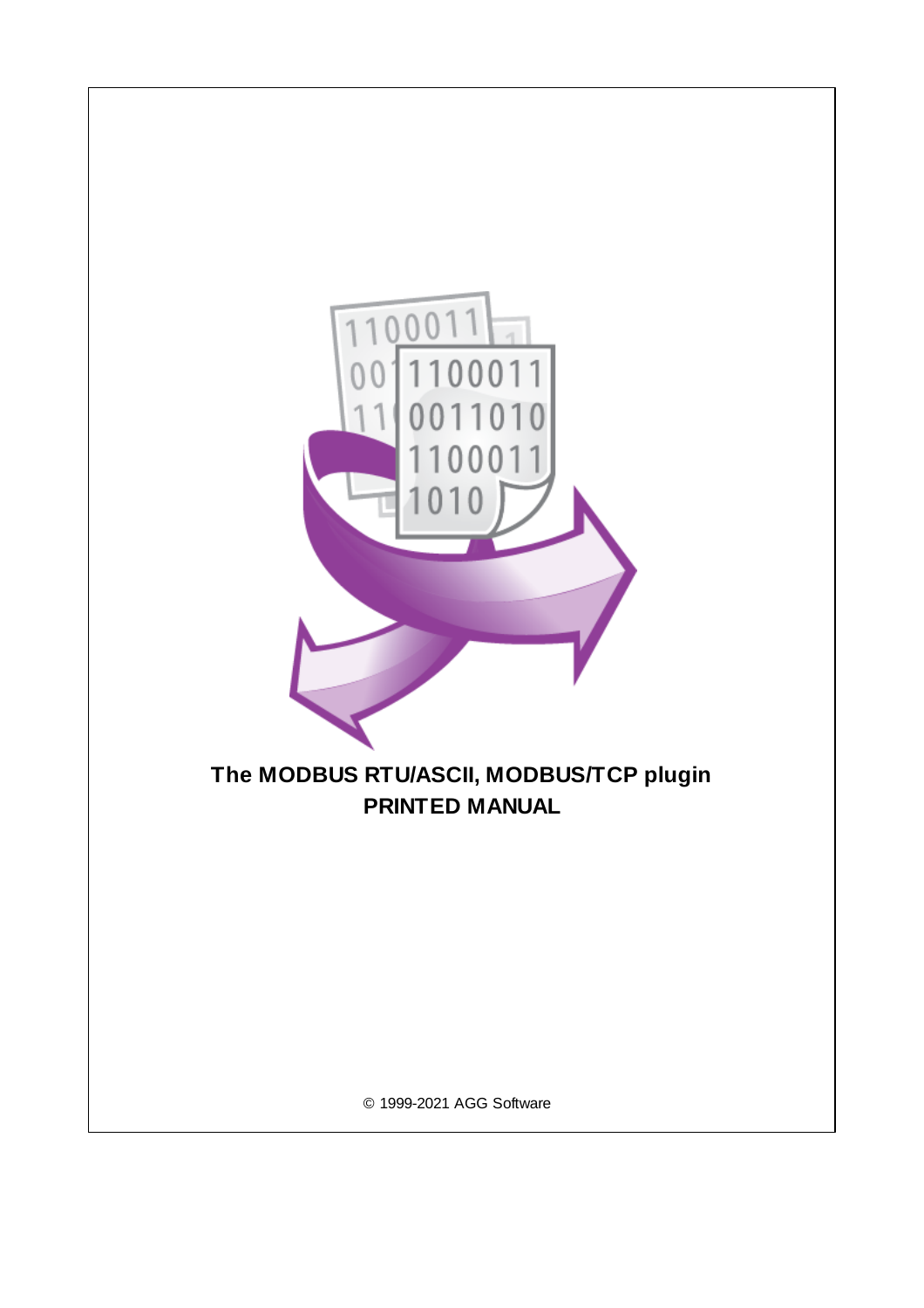# **MODBUS RTU/ASCII, MODBUS/TCP plugin**

#### **© 1999-2021 AGG Software**

All rights reserved. No parts of this work may be reproduced in any form or by any means - graphic, electronic, or mechanical, including photocopying, recording, taping, or information storage and retrieval systems - without the written permission of the publisher.

Products that are referred to in this document may be either trademarks and/or registered trademarks of the respective owners. The publisher and the author make no claim to these trademarks.

While every precaution has been taken in the preparation of this document, the publisher and the author assume no responsibility for errors or omissions, or for damages resulting from the use of information contained in this document or from the use of programs and source code that may accompany it. In no event shall the publisher and the author be liable for any loss of profit or any other commercial damage caused or alleged to have been caused directly or indirectly by this document.

Printed: 12/6/2021

**Publisher**

*AGG Software*

**Production**

*© 1999-2021 AGG Software http://www.aggsoft.com*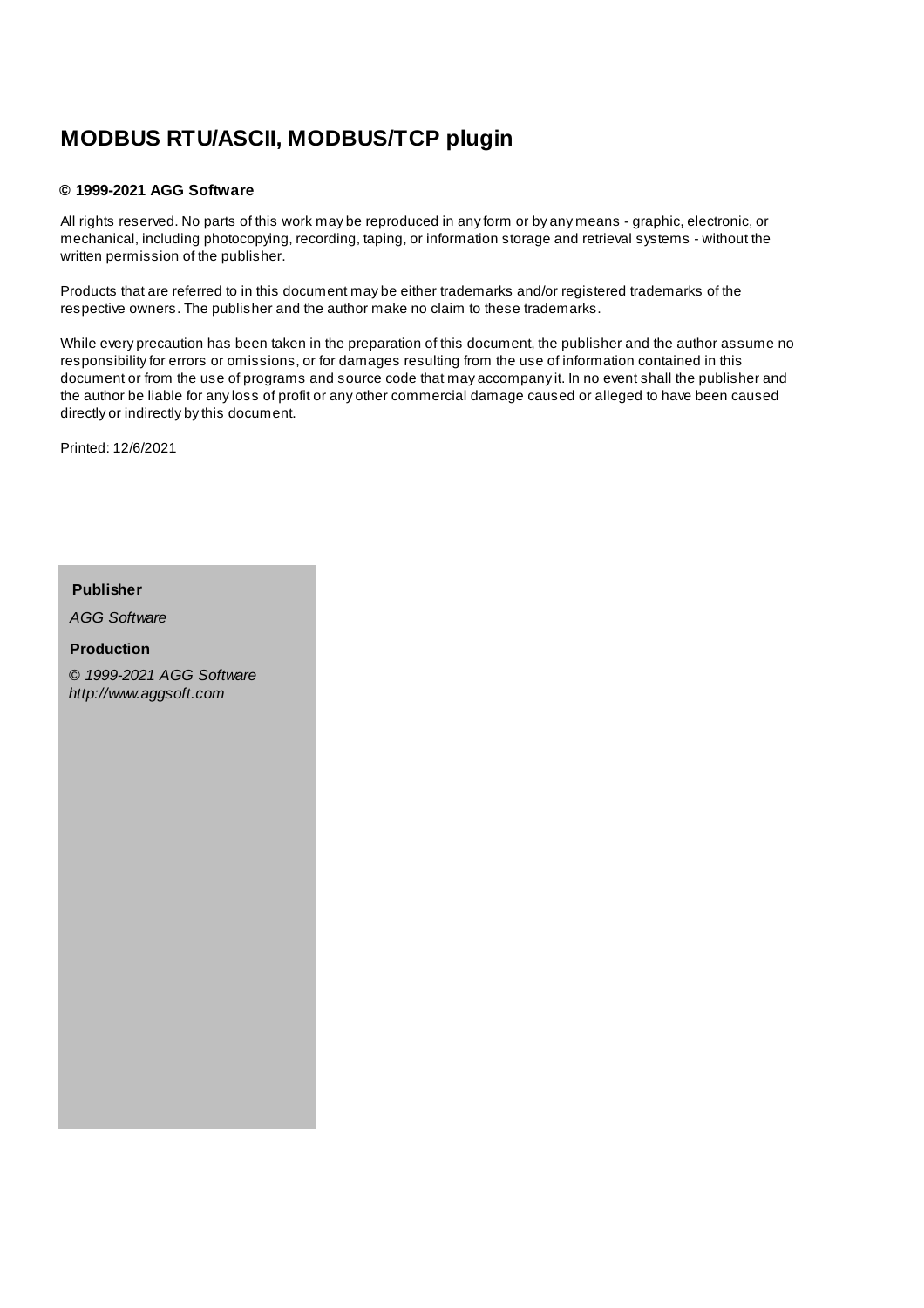$\overline{1}$ 

# **Table of Contents**

|   | <b>Part 1 Introduction</b>                               |              |
|---|----------------------------------------------------------|--------------|
|   | <b>Part 2 System requirements</b>                        | 1            |
|   | Part 3 Installing MODBUS RTU/ASCII,<br><b>MODBUS/TCP</b> | $\mathbf{2}$ |
|   | <b>Part 4 Glossary</b>                                   | 3            |
|   |                                                          |              |
|   | <b>Part 5 User Manual</b>                                | 3            |
|   |                                                          |              |
|   |                                                          |              |
|   |                                                          |              |
| 4 |                                                          |              |
|   |                                                          |              |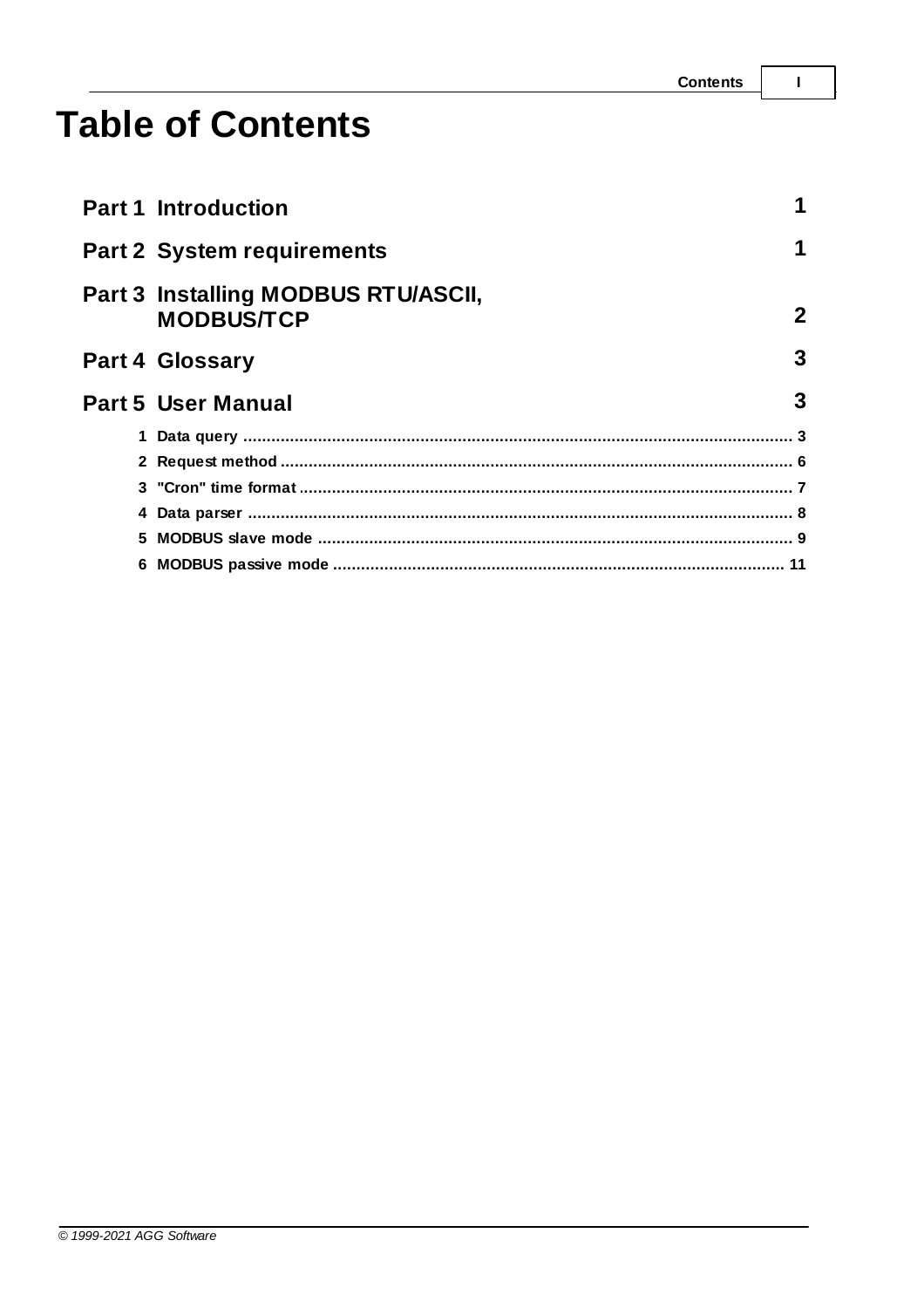## <span id="page-3-0"></span>**1 Introduction**

MODBUS is a serial communications protocol for use with programmable logic controllers (PLCs). Simple and robust, it has since become a de facto standard communication protocol, and it is now a commonly available means of connecting industrial electronic devices.

Our MODBUS RTU/ASCII and MODBUS TCP plugin can work in different modes:

- 1. MODBUS master the plugin sends MODBUS requests and processes the responses. In this mode, the program operates in the Master mode. You should know all request parameters and describe all expected response items.
- 2. MODBUS [Slave] the program acts as a MODBUS slave device and sends responses from another MODBUS master PLC or device. This mode is helpful if you need to send data from a PLC to a host computer at any time using the "Write" request.
- 3. MODBUS [Passive] the program processes all requests and responses of other devices communicating over an RS485 bus and then exports decoded data.

This module has the following features:

- · Can send valid data requests to any MODBUS-compatible device.
- · Can send requests with all major MODBUS functions.
- · Calculates and verifies checksum for all data packets.
- · Can request bytes, word, double words, and single registers, bits, interpret a sequence of bytes as strings.
- · Can poll several MODBUS devices by a custom interval.
- · Can flexibly parse all received data packets and extract register's values.

# <span id="page-3-1"></span>**2 System requirements**

The following requirements must be met for "MODBUS RTU/ASCII, MODBUS/TCP" to be installed:

**Operating system**: Windows 2000 SP4 and above, including both x86 and x64 workstations and servers. The latest service pack for the corresponding OS is required.

**Free disk space**: Not less than 5 MB of free disk space is recommended.

**Special access requirements**: You should log on as a user with Administrator rights in order to install this module.

The main application (core) must be installed, for example, Advanced Serial Data Logger.

#### **Notes for Microsoft Vista and above**:

Since our software saves data to the registry and installs to the Program Files folder, the following requirements must be met:

- 1. You need Administrator rights to run and install our software
- 2. The shortcut icon of our software will be located on the desktop;
- 3. Windows Vista will ask for your confirmation to continue the installation.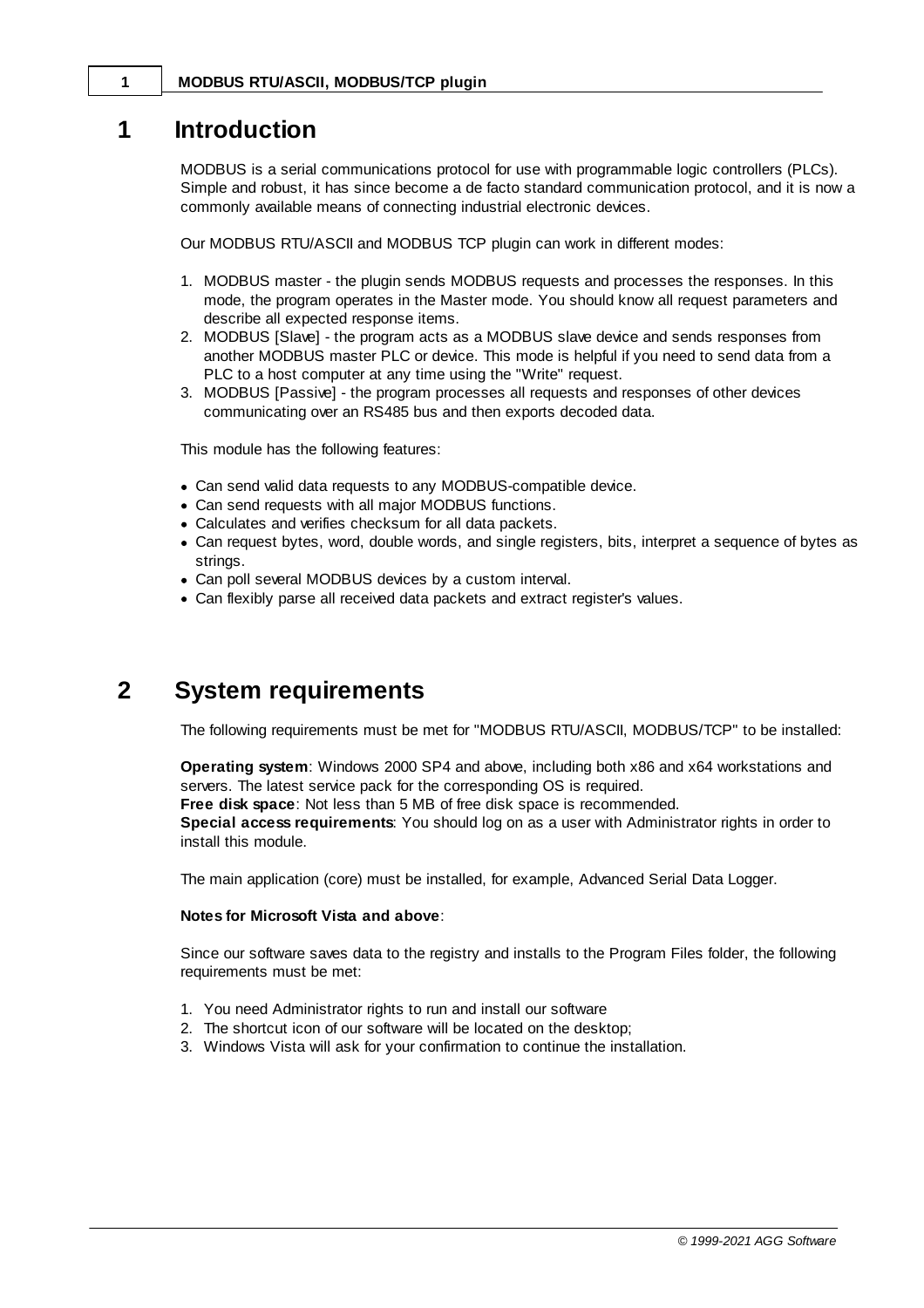NOTE: You can configure the user account only once in order not to see the above dialog box any more. Search Google for the solution to this problem.

# <span id="page-4-0"></span>**3 Installing MODBUS RTU/ASCII, MODBUS/TCP**

- 1. Close the main application (for example, Advanced Serial Data Logger) if it is running;
- 2. Copy the program to your hard drive;
- 3. Run the module installation file with a double click on the file name in Windows Explorer;
- 4. Follow the instructions of the installation software. Usually, it is enough just to click the "Next" button several times;
- 5. Start the main application. The name of the module will appear on the "Modules" tab of the "Settings" window if it is successfully installed.

If the module is compatible with the program, its name and version will be displayed in the module list. You can see examples of installed modules on fig.1-2. Some types of modules require additional configuration. To do it, just select a module from the list and click the "Setup" button next to the list. The configuration of the module is described below.

You can see some types of modules on the "Log file" tab. To configure such a module, you should select it from the "File type" list and click the "Advanced" button.

| Configuration options |                                                                                                     | 7 | ×      |
|-----------------------|-----------------------------------------------------------------------------------------------------|---|--------|
| <b>COM</b> port       | <b>Query Parse Filter</b>                                                                           |   |        |
| Log file              | Data query module                                                                                   |   |        |
| <b>Other</b>          | MODBUS RTU (modbus.dll)                                                                             |   | Setup, |
| <b>Modules</b>        | Passer module                                                                                       |   |        |
|                       | MODBUS RTU (modbus.dll)                                                                             |   | Setup  |
| Query Parse<br>Filter | Parsing and exporting for data sent<br>$\sqrt{\phantom{a}}$ Parsing and exporting for data received |   |        |
|                       | Select data filter modules                                                                          |   |        |
| Data export           | Module name<br>Version                                                                              |   |        |
| Events handling       |                                                                                                     |   |        |
|                       | Up<br>Down<br>Help                                                                                  |   | Setup  |
|                       | OK.                                                                                                 |   | Cancel |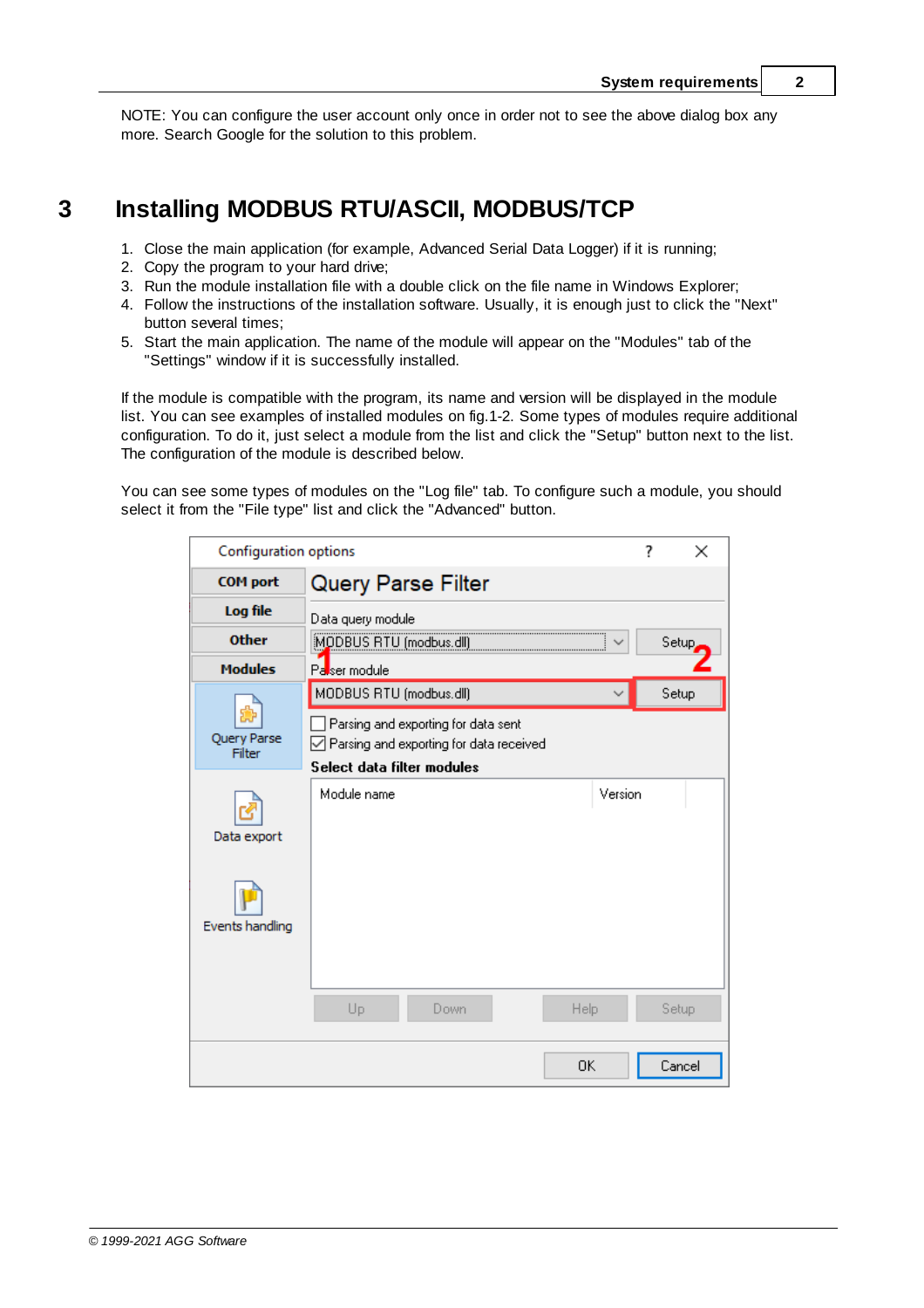#### **Fig. 1. Example of installed module**

## <span id="page-5-0"></span>**4 Glossary**

**Main program** - it is the main executable of the application, for example, Advanced Serial Data Logger and asdlog.exe. It allows you to create several configurations with different settings and use different plugins.

**Plugin** - it is the additional plugin module for the main program. The plugin module extends the functionality of the main program.

**Parser** - it is the plugin module that processes the data flow, singling out data packets from it, and then variables from data packets. These variables are used in data export modules after that.

**Core** - see "Main program."

## <span id="page-5-1"></span>**5 User Manual**

### **5.1 Data query**

Click "Actions - Add new request" to add a new item. The dialog window will be shown (fig. 2). Enter a request description containing any characters and click the "OK" button.

| Enter your description           |  |
|----------------------------------|--|
| Enter your description           |  |
| New item                         |  |
| ΩK<br>Cancel                     |  |
| ومتعالما المتلوي والمستحلة<br>−… |  |

**Fig. 2. Name dialog**

A new MODBUS request will appear in the requests tree (fig. 3). Each MODBUS request has a few important options:

- · **Device address** it is the address of your MODBUS device in the RS232 or RS485 network. By the MODBUS protocol specification, this address can be from 0 to 255. If you specify 0 as a device address, then all devices in the network should answer this request. If you poll several identical devices on the same bus, you can specify all addresses in one request, like 1,2,3,4.
- · **Function** the MODBUS protocol function number. Usually, this value is 3 for reading holding registers or 4 for reading input registers.
- · **Data address** is the address of the first read register in the device memory.
	- o **Address** selecting this option, you should specify the full memory address, including the function code like 40001 for an input register.
	- o **First register** it's a register offset. This value is zero-based. If you want to read a register with the address 40100, you should specify 99 in this field.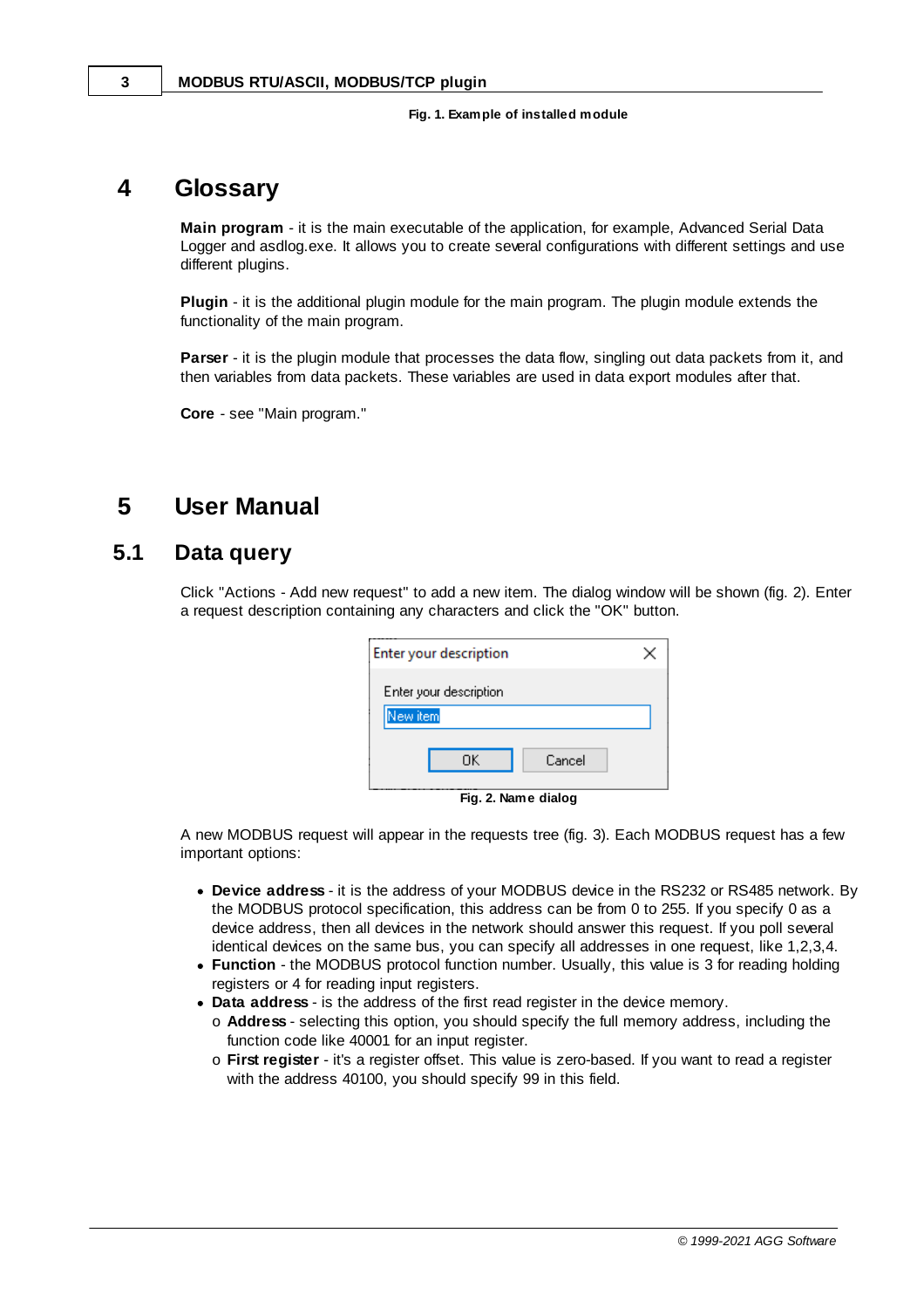- · **Registers to read** specify the number of consecutive registers in the device memory.
- · **Request timeout** is the time interval for which the program sends a request to a MODBUS device. After reaching the timeout limit, the program will automatically cancel the current request and execute the next request in the queue. The timeout value depends on the network on which master (program) and slave (device) is running. If the network is slow, then the timeout value should be larger, and if the network is fast, the timeout value can be smaller.
- · **Export data for all requests at once** you should activate this option if you read multiple values from a device in several requests and want to export it in one row to Excel or a database. In other words, this option groups data from requests with similar polling intervals and exports it simultaneously.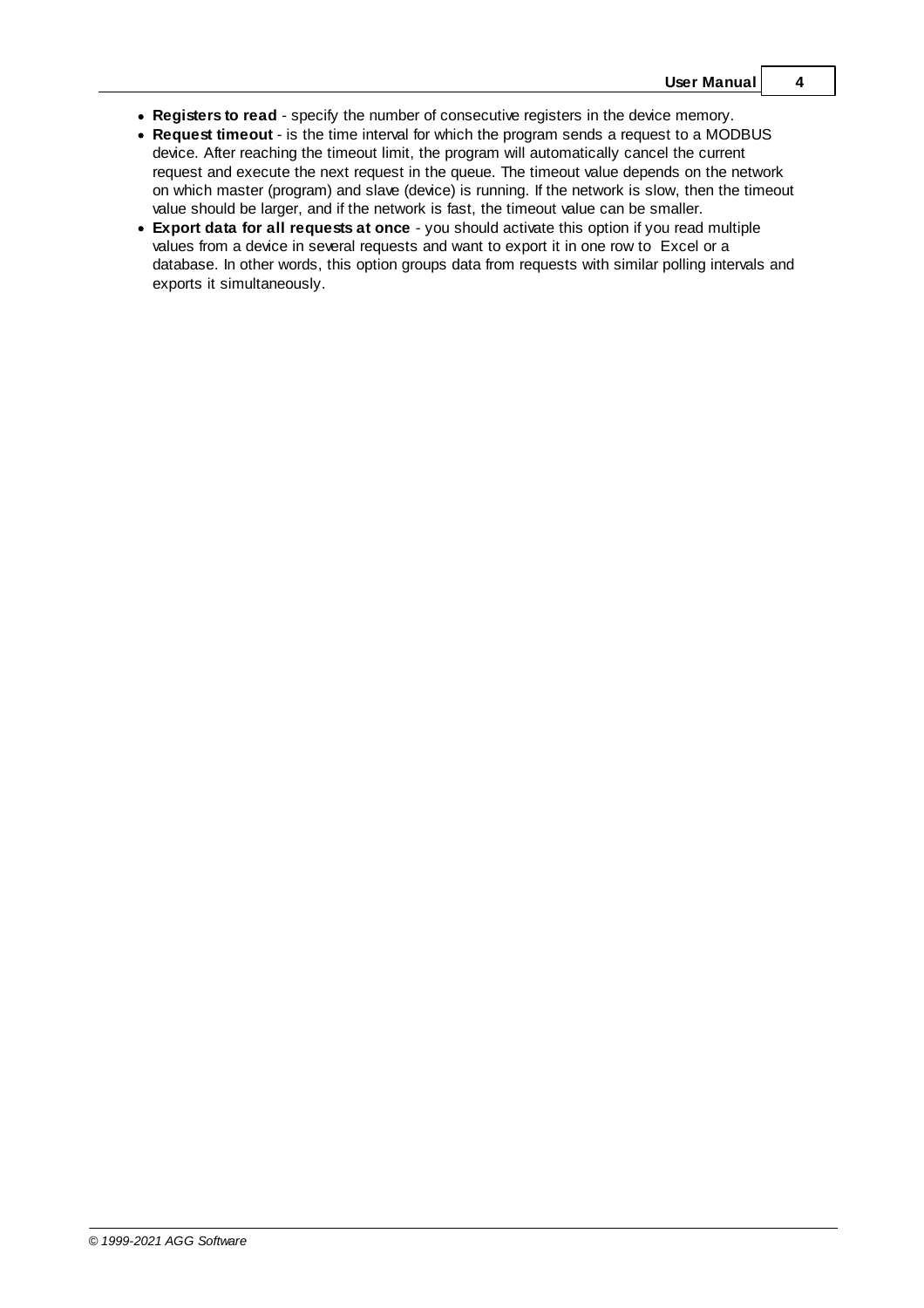| <b>MODBUS RTU 4.0.78.917</b>                 |                                                     |  | × |
|----------------------------------------------|-----------------------------------------------------|--|---|
| Requests queue                               |                                                     |  |   |
| Property                                     | Value                                               |  |   |
| □ Request #1                                 |                                                     |  |   |
| Send requests, otherwise parse response only |                                                     |  |   |
| Device address                               | 1                                                   |  |   |
| Function                                     | 3                                                   |  |   |
| $\boxminus$ Data address                     |                                                     |  |   |
| ◯ Address (e.g. 4××××)                       |                                                     |  |   |
| ◉ First register (e.g. 0000)                 |                                                     |  |   |
| Offset                                       | 1                                                   |  |   |
| Registers to read                            | 8                                                   |  |   |
| Request timeout (ms)                         | 1500                                                |  |   |
| Request method                               |                                                     |  |   |
| $\bigcirc$ Once, on the program startup      |                                                     |  |   |
| ◉ Polling                                    |                                                     |  |   |
| Interval (ms)                                | 5000                                                |  |   |
| Interval units                               | Millisecond                                         |  |   |
| $\supset$ At specified time                  |                                                     |  |   |
| ) Time using Unix Cron schedule              |                                                     |  |   |
| $\bigcirc$ Event                             |                                                     |  |   |
| □ Response items                             |                                                     |  |   |
| □ Voltage Va-n (V)                           |                                                     |  |   |
| Name                                         | VOLTAGE_VA_N                                        |  |   |
| Offset                                       | 0                                                   |  |   |
| Count                                        | 1                                                   |  |   |
| Append counter to name]                      |                                                     |  | v |
| Action                                       | Export data for all requests for one device at once |  |   |
|                                              | Export data for all requests at once                |  |   |
| Minimal interval between data packets (ms)   | ▴<br>0<br>$\blacksquare$                            |  |   |
|                                              | ΟK<br>Cancel                                        |  |   |

**Fig. 3. MODBUS request**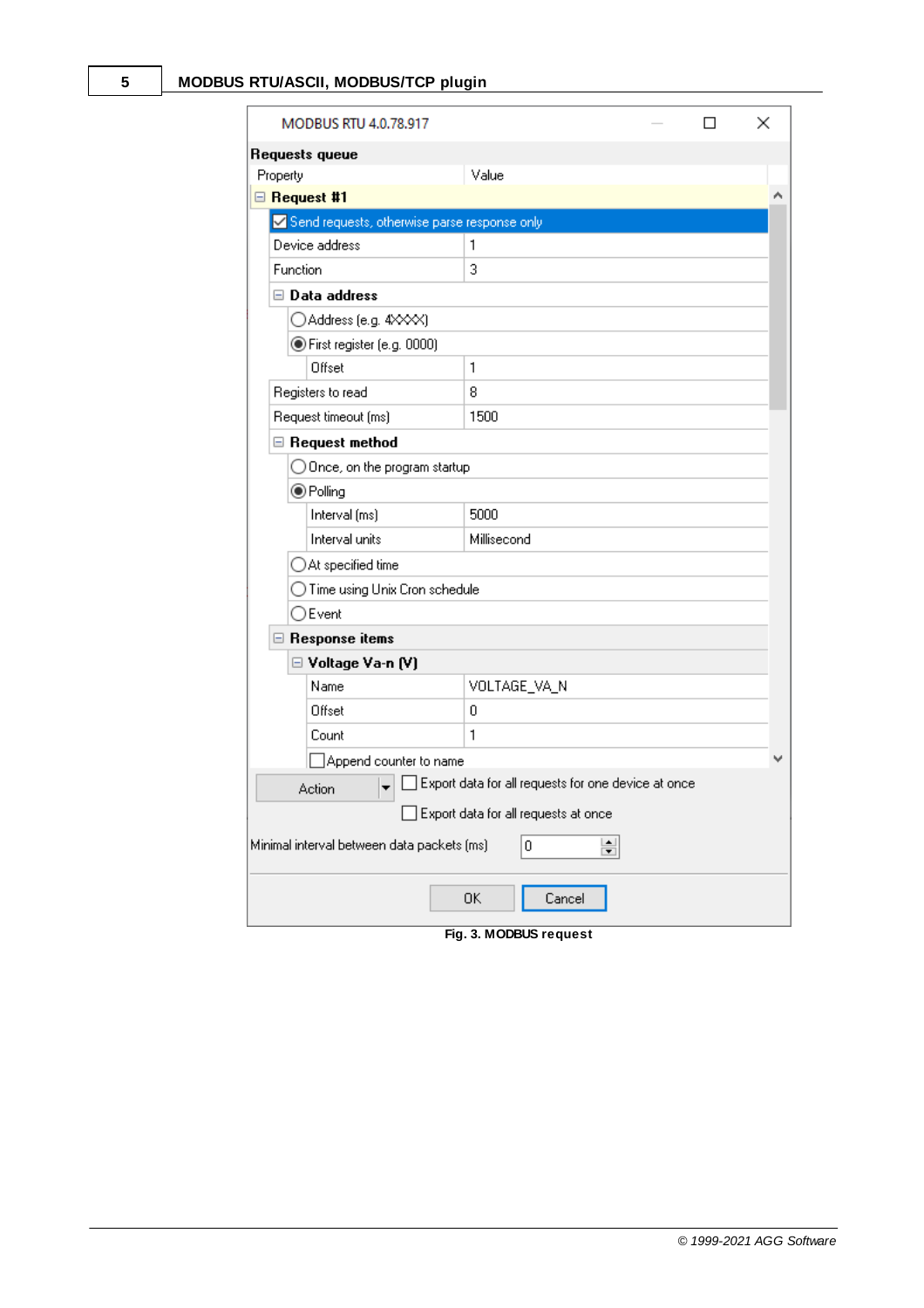## <span id="page-8-0"></span>**5.2 Request method**

The plugin can send requests in the following mode:

**Once, on program startup** - the program will send a request once when the program starts.

**Polling** - the program will send a request periodically based on an interval specified. The interval between requests depends on the network on which master (program) and slave (device) is running. If the network is slow, then the time for each request will be larger and vice versa. Because the program executes all requests in the queue one by one, the time between requests depends on the number of requests in the queue.

**At the specified time** - the time of the day using the 24hr format (e.g., 18:00:00). You may specify several time points separated by a semicolon (e.g. 11:00:00;11:20:00;11:40:00).

**Time, using Unix Cron schedule** - a flexible schedule format that allows sending requests periodically or at the specified time. You can find detailed information about this format and see examples in the "Cron time format" section. The default is 0 0 12 \* \* \*, which means "every week, every day at 12:00:00".

**Event** - the program executes the corresponding request when the plugin receives an external event. These events can be generated by our other plugins, like "Event generator," "Script execute," "Expressions,"

| $\blacksquare$ Request method            |             |  |  |  |
|------------------------------------------|-------------|--|--|--|
| $\bigcirc$ Once, on the program startup  |             |  |  |  |
| $\bigcirc$ Polling                       |             |  |  |  |
| Interval (ms)                            | 10000       |  |  |  |
| Interval units                           | Millisecond |  |  |  |
| $\bigcirc$ At specified time             |             |  |  |  |
| $\bigcirc$ Time using Unix Cron schedule |             |  |  |  |
| Event (                                  |             |  |  |  |

**Fig. 4. Request methods**

If you have added several requests to the queue, you can move them up or down. To do it, select a request, click the "Action" button, and select an action ("Move up" or "Move down").

You can also click this button to change a request's description or remove a request from the queue.

You can also perform the same actions by using the context menu that pops up when you right-click items in the request tree.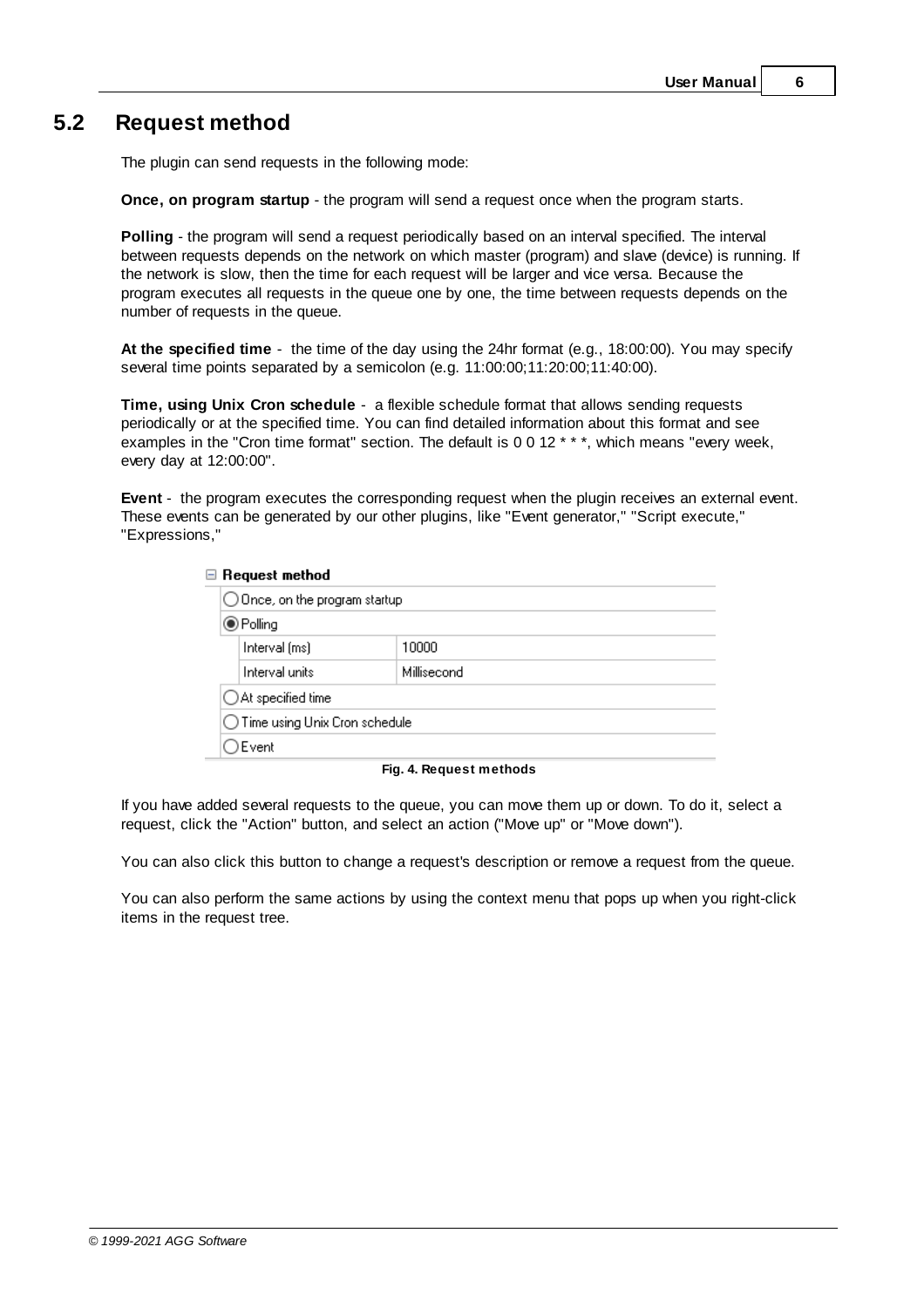#### <span id="page-9-0"></span>**7 MODBUS RTU/ASCII, MODBUS/TCP plugin**

## **5.3 "Cron" time format**

The CRON format is a simple yet powerful way to describe time and operation periodicity. The traditional (inherited from the Unix world) CRON format consists of five fields separated with spaces:

<Second> <Minutes> <Hours> <Month days> <Months> <Weekdays>

Any of the five fields can contain the \* (asterisk) character as its value. It stands for the entire range of possible values. For example, every minute, every hour and so on. In the first four fields, you can also use the proprietary "?" (w/o quotes) character. See its description below.

Any field can contain a list of comma-separated values (for example, 1,3,7) or an interval (subrange) of values defined by a hyphen (for example, 1-5).

You can use the / character after the asterisk (\*) or after an interval to specify the value increment. For example, you can use 0-23/2 in the "Hours" field to specify that the operation should be carried out every two hours (old version analog: 0,2,4,6,8,10,12,14,16,18,20,22). The value \*/4 in the "Minutes" field means that the operations must be carried out every four minutes. 1-30/3 is the same as 1,4,7,10,13,16,19,22,25,28.

You can use three-word abbreviations in the "Months" (Jan, Feb, ..., Dec) and "Weekdays" (Mon, Tue, ..., Sun) fields instead of numbers.

#### **Examples**

Note: the <Second> field equal 0 in all examples

| <b>Format</b>                                | <b>Description</b>                                                                                                                                                                                           |
|----------------------------------------------|--------------------------------------------------------------------------------------------------------------------------------------------------------------------------------------------------------------|
| * * * * *                                    | every minute                                                                                                                                                                                                 |
| 59 23 31 12 5                                | one minute before the end of the year if the last<br>day in the year is Friday                                                                                                                               |
| 59 23 31 Dec Fri                             | one minute before the end of the year if the last<br>day in the year is Friday (one more variant)                                                                                                            |
| 45 17 7 6 *                                  | every year on the 7th of June at 17:45                                                                                                                                                                       |
| 0, 15, 30, 45 0, 6, 12, 18 1, 15, 31 * 1-5 * | 00:00, 00:15, 00:30, 00:45, 06:00, 06:15, 06:30,<br>06:45, 12:00, 12:15, 12:30, 12:45, 18:00, 18:15,<br>18:30, 18:45, if it is the 1st, 15th or 31st of any<br>month and only on workdays                    |
| $*$ /15 $*$ /6 1,15,31 $*$ 1-5               | 00:00, 00:15, 00:30, 00:45, 06:00, 06:15, 06:30,<br>06:45, 12:00, 12:15, 12:30, 12:45, 18:00, 18:15,<br>18:30, 18:45, if it is the 1st, 15th or 31st of any<br>month and only on workdays (one more variant) |
| 0 12 * * 1-5 (0 12 * * Mon-Fri)              | at noon on workdays                                                                                                                                                                                          |
| *** 1,3,5,7,9,11 *                           | every minute in January, March, May, July,<br>September, and November                                                                                                                                        |
| 1, 2, 3, 5, 20-25, 30-35, 59 23 31 12 *      | on the last day in the year at 23:01, 23:02, 23:03,<br>23:05, 23:20, 23:21, 23:22, 23:23, 23:24, 23:25,<br>23:30, 23:31, 23:32, 23:33, 23:34, 23:35, 23:59                                                   |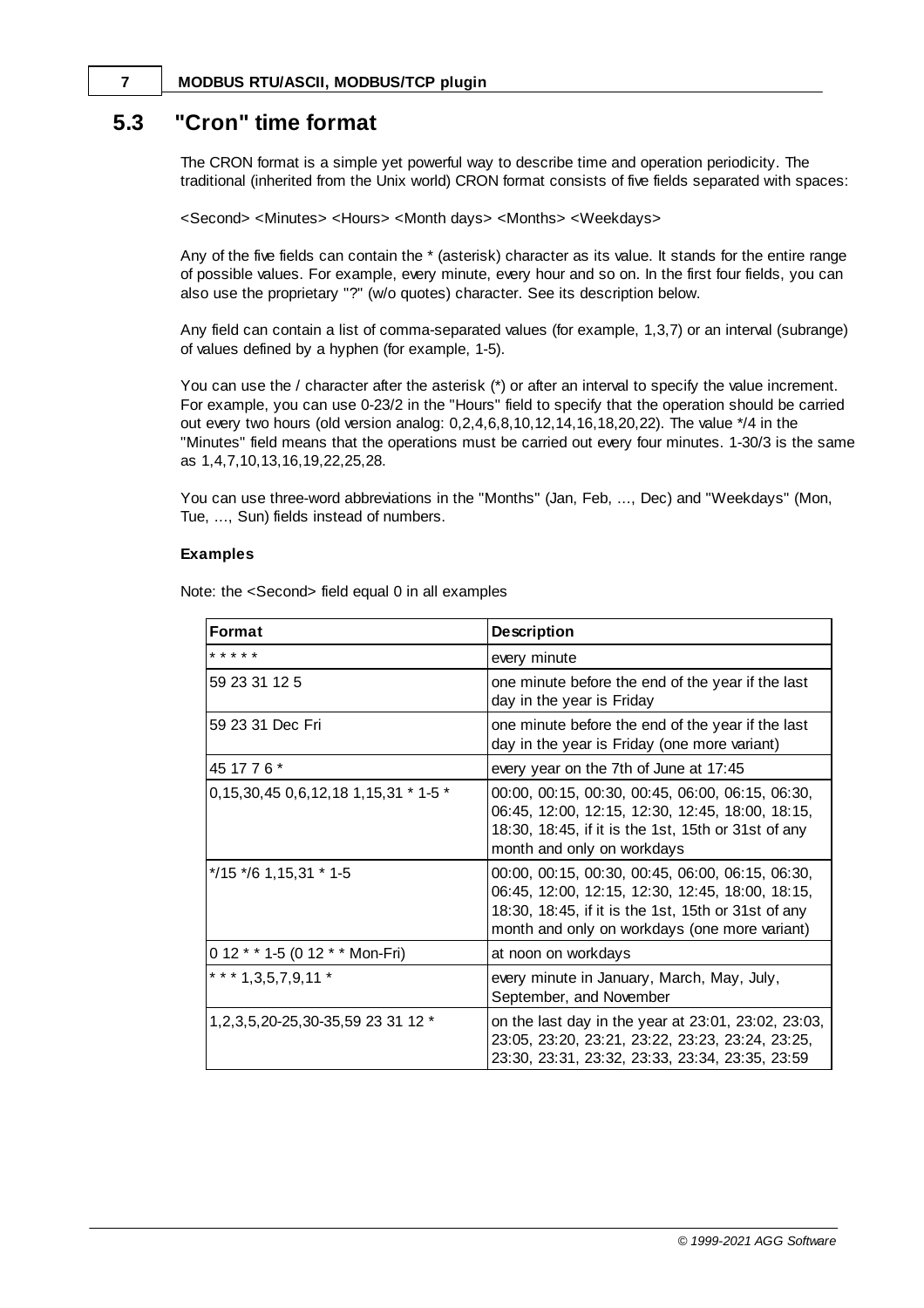**User Manual 8**

| $0.91 - 7 * 1$      | on the first Monday of every month at 9 in the<br>morning |
|---------------------|-----------------------------------------------------------|
| $1001$ **           | at midnight on the 1st of every month                     |
| $*$ 0-11 $*$ *      | every minute till noon                                    |
| * * * 1.2.3 *       | every minute in January, February, and March              |
| *** Jan, Feb, Mar * | every minute in January, February, and March              |
| $100***$            | every day at midnight                                     |
| $0.0$ * * 3         | every Wednesday at midnight                               |

You can use the proprietary "?" character in the first four fields of the CRON format. It stands for the start time, i.e., the question mark will be replaced with the start time during the field processing: minute for the minute field, hour for the "Hours" field, month day for the month day field, and month for the month field.

For example, if you specify:

? ? \* \* \*

The task will be run at the moment of startup and will continue being run simultaneously (if the user does not restart the program again, of course) – the question marks are replaced with the time the program was started at. For example, if you start the program at 8:25, the questions marks will be replaced like this:

25 8 \* \* \* \*

Here are some more examples:

- · ? ? ? ? \* run \_only\_ at startup;
- ? \* \* \* \* run at startup (for example, at 10:15) and continue being run in exactly one hour: at 11:15, 12:15, 13:15 and so on;
- $*$  ?  $*$   $*$  run every minute during the startup hour;
- · \*/5 ? \* \* \* run on the next day (if CRON is not restarted) at the same hour every minute and so on every day, once in five minutes, during the startup hour.

## <span id="page-10-0"></span>**5.4 Data parser**

All data export modules use parser variables containing parsed (decoded) values. Our MODBUS RTU/ASCII, MODBUS/TCP picks out significant data blocks (data packets) from the common data flow, analyzes the extracted data packet, and checks its integrity using CRC (cyclical redundancy check).

All parser items are assigned with a corresponding request in the queue. You can define one or more parser items (variables) in one request.

You can add a new parser item (variable) to the request by clicking "Actions - Add response item." Before, you should select a caption of the corresponding request. A new parser item (variable) will appear in the "Response items" group (fig. 5).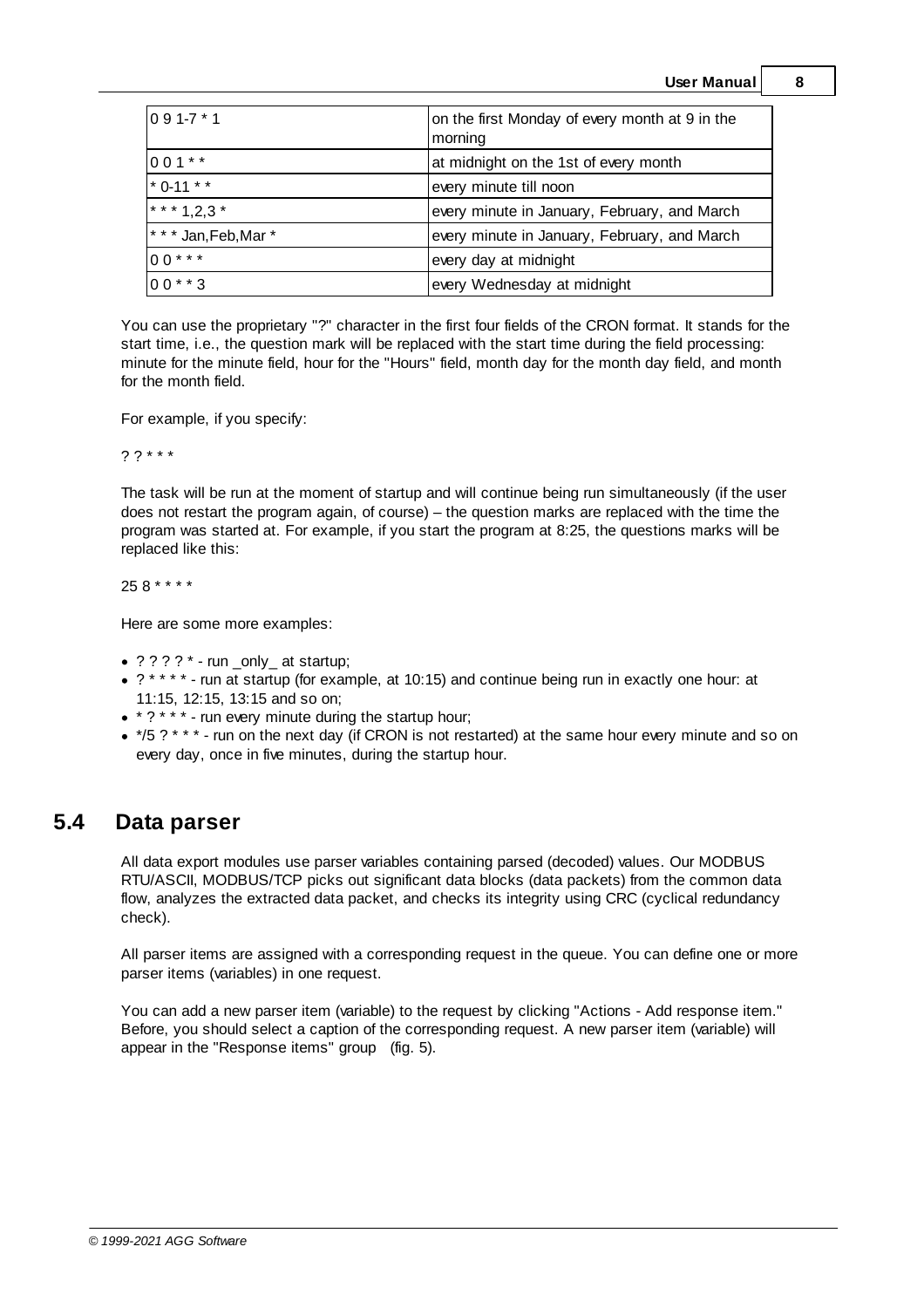| □ Response items                                                         |              |  |  |  |  |
|--------------------------------------------------------------------------|--------------|--|--|--|--|
| □ Voltage Va-n (V)                                                       |              |  |  |  |  |
| Name                                                                     | VOLTAGE_VA_N |  |  |  |  |
| Offset                                                                   | 0            |  |  |  |  |
| Count                                                                    |              |  |  |  |  |
| Append counter to name                                                   |              |  |  |  |  |
| Single precision float, 32 bit<br>Data type                              |              |  |  |  |  |
| □ Little endian, otherwise Big endian (numbers only)                     |              |  |  |  |  |
| □Unsigned, otherwise Signed (decimal numbers only)                       |              |  |  |  |  |
| ○ Swapped (most significant register first) (32 and 64 bit numbers only) |              |  |  |  |  |
| Fig. 5. Data parser items.                                               |              |  |  |  |  |

Each response item has a few important options:

- · **Name** the of the parser variable. This name you'll bind with fields in data publication modules.
- · **Offset** the device can respond few data bytes, but you need only some of them. The "Offset" field contains a byte offset of the data from the beginning of the data block. This value is zerobased. If the first byte of your value is located at the beginning of the data block, then this value should be 0. You can specify -1 here. Then the program will automatically calculate the value offset. Please, note, the data block does not include a data packet header (address and data size).
- · **Count** is the number of values (nor bytes) with the same parameters (data type and default value), located one after another since the offset. If you specify more than one here, then a value index (1, 2, 3, etc.) will be added to the parser item name. Please note that it is a count of values, not bytes or registers (one value can allocate one or more bytes or registers).
- · **Data type** is the data type of the value. Each value can utilize one (for the "Byte" data type) or more bytes.
- · **Default value** this value will be used if the parser can't parser data block for this parser item. For example, if the data block has a small size or offset is too large.

#### <span id="page-11-0"></span>**5.5 MODBUS slave mode**

In this mode, the program acts as a MODBUS slave device and serves requests from a MODBUS master. The plugin supports all major MODBUS function codes: 1,2,3,4,5,6,15,16. The plugin does not send data without a valid request from a MODBUS master.

This mode is useful when a PLC initiates a connection and wants to send something to a host computer using the "WRITE" command like "Write Single Coil," "Write Single Register," "Write Multiple Coils," or "Write Multiple registers,"

The configuration window (fig. 6) is slightly different in this mode. For example, you do not need to configure data polling parameters.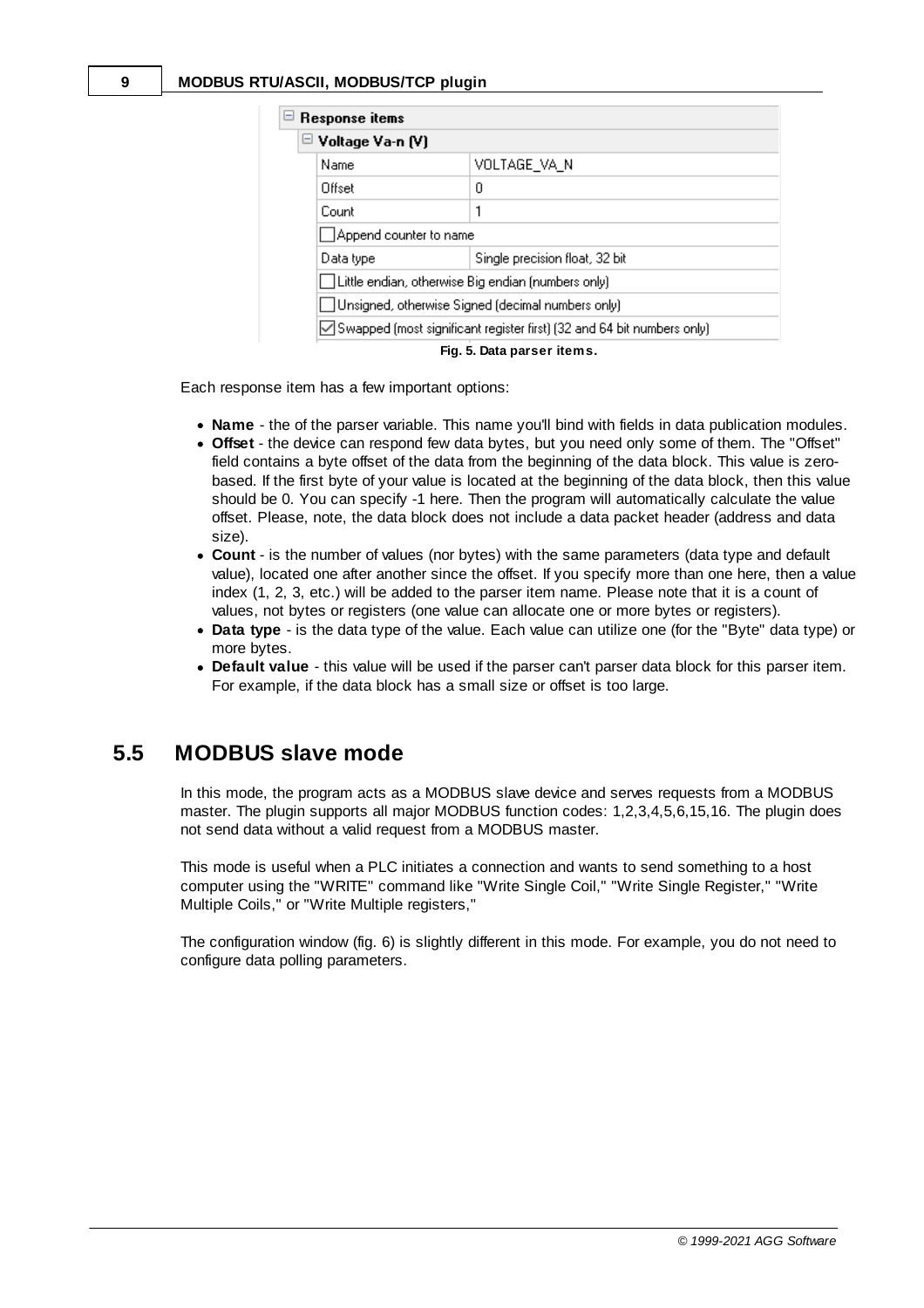| MODBUS RTU [Slave] 4.0.78.917    |                                                                          | П | × |
|----------------------------------|--------------------------------------------------------------------------|---|---|
| Requests queue                   |                                                                          |   |   |
| Property                         | Value                                                                    |   |   |
| ■ Slave                          |                                                                          |   |   |
| <b>√</b> Active                  |                                                                          |   |   |
| Device address                   | 1,2,3,4                                                                  |   |   |
| Function                         | 0                                                                        |   |   |
| $\boxminus$ Data address         |                                                                          |   |   |
| ◯ Address (e.g. 4××××)           |                                                                          |   |   |
| ◉ First register (e.g. 0000)     |                                                                          |   |   |
| Offset                           | 0                                                                        |   |   |
| Registers to read                | 2048                                                                     |   |   |
| □ Response items                 |                                                                          |   |   |
| $\Box$ Item #1                   |                                                                          |   |   |
| Name                             | VALUE                                                                    |   |   |
| Offset                           | ۵                                                                        |   |   |
| Count                            | 1                                                                        |   |   |
| $\exists$ Append counter to name |                                                                          |   |   |
| Data type                        | Single precision float, 32 bit                                           |   |   |
|                                  | $\exists$ Little endian, otherwise Big endian (numbers only).            |   |   |
|                                  | ◯ Unsigned, otherwise Signed (decimal numbers only)                      |   |   |
|                                  | ○ Swapped (most significant register first) (32 and 64 bit numbers only) |   |   |
| Default value                    | 0                                                                        |   |   |
| Scale (numbers only)             | 1                                                                        |   |   |
|                                  |                                                                          |   |   |
|                                  |                                                                          |   |   |
| Action                           |                                                                          |   |   |
|                                  |                                                                          |   |   |

**Fig. 6. MODBUS slave emulation**

Cancel

**Active** - if this option is checked, the request parameters are active, and the plugin emulates the slave device described in the parameters below.

**OK** 

**Device address** - it is the address of an emulated slave device. You can specify several addresses in one request, like 1,2,3,4. The plugin does not respond to requests addressed to other addresses.

**Function** - the function code allows you to define the supported memory areas in the emulated slave device.

0 - Emulate all memory areas.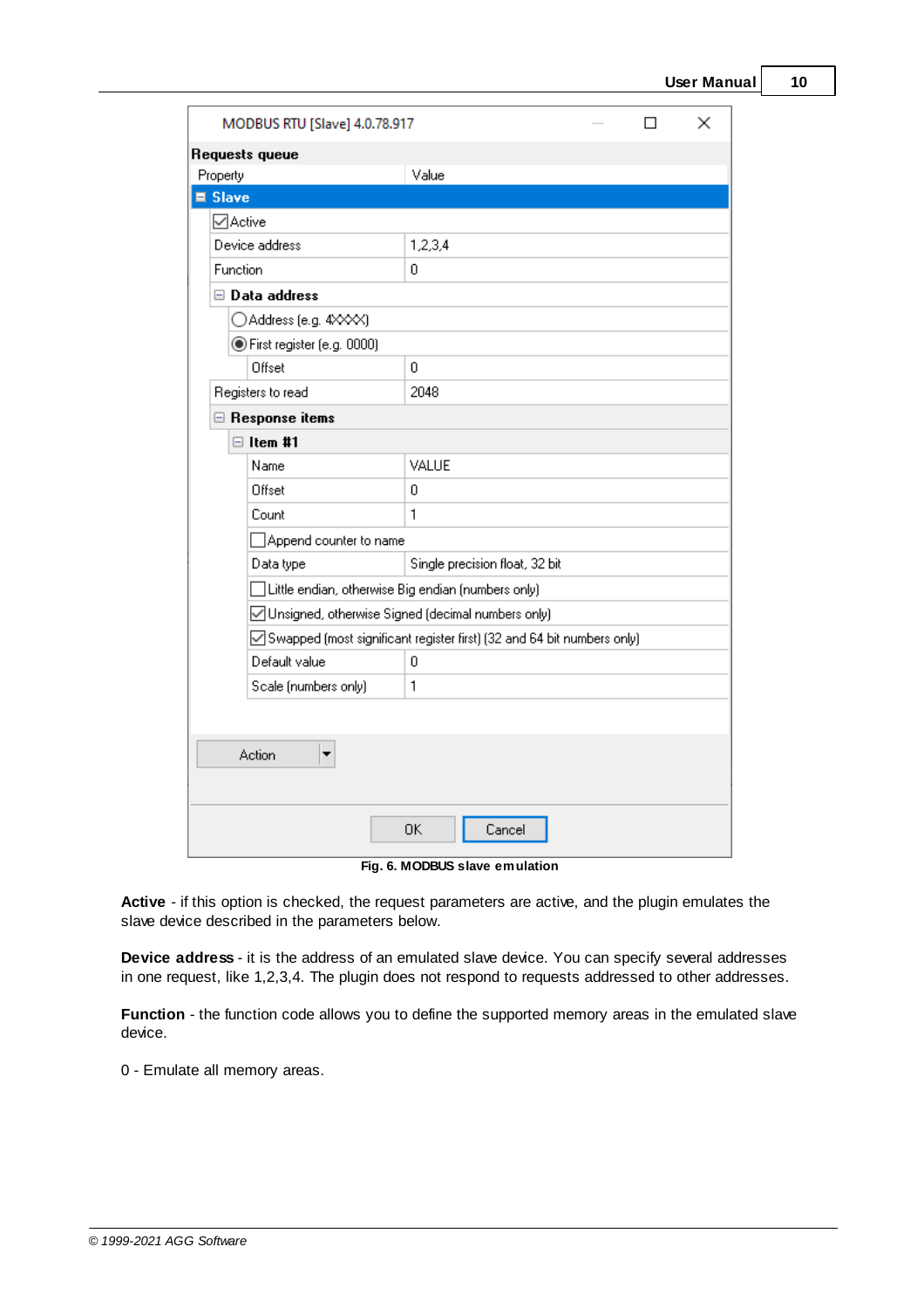#### **11 MODBUS RTU/ASCII, MODBUS/TCP plugin**

- 1 Coils.
- 2 Discrete inputs.
- 3 Holding registers.
- 4 Input registers.

You can also combine function code like 1,3 or 3,4

**Data address** and **Registers to read** options allow you to define a range of an emulated memory area in the slave device. You can use the following values to emulate the entire memory space of 65535 registers.

Offset: 0 Register to read: 65535

Please note, a larger number of registers require more computer memory. It becomes significant if you emulate many slave devices.

If a master device tries to access data from unallocated memory space, the slave returns an exception code to the master.

**Response items** - this list allows you to define a custom name and a data type for some values in the slave's memory. The **Offset** parameter defines an absolute offset in the address space for the named value. Other parameters have the same meaning as described [before.](#page-10-0)

If this list is empty or omits some values, the plugin exports all unnamed values as unsigned 16-bit decimals with an autogenerated name like "**V**NNNNN" or "**B**NNNNN."

V - it is a prefix for registers B - it is a prefix for coils and discrete inputs.

NNNNN - is an absolute offset of a value in the address space in the decimal format.

#### <span id="page-13-0"></span>**5.6 MODBUS passive mode**

In this mode, the program processes all MODBUS read-write requests and responses and exports data values. If you use the "Spy" mode in our data logger software, you must enable parsing for sent and received data (fig. 7). The plugin supports all major MODBUS function codes: 1,2,3,4,5,6,15,16. The plugin does not send any data.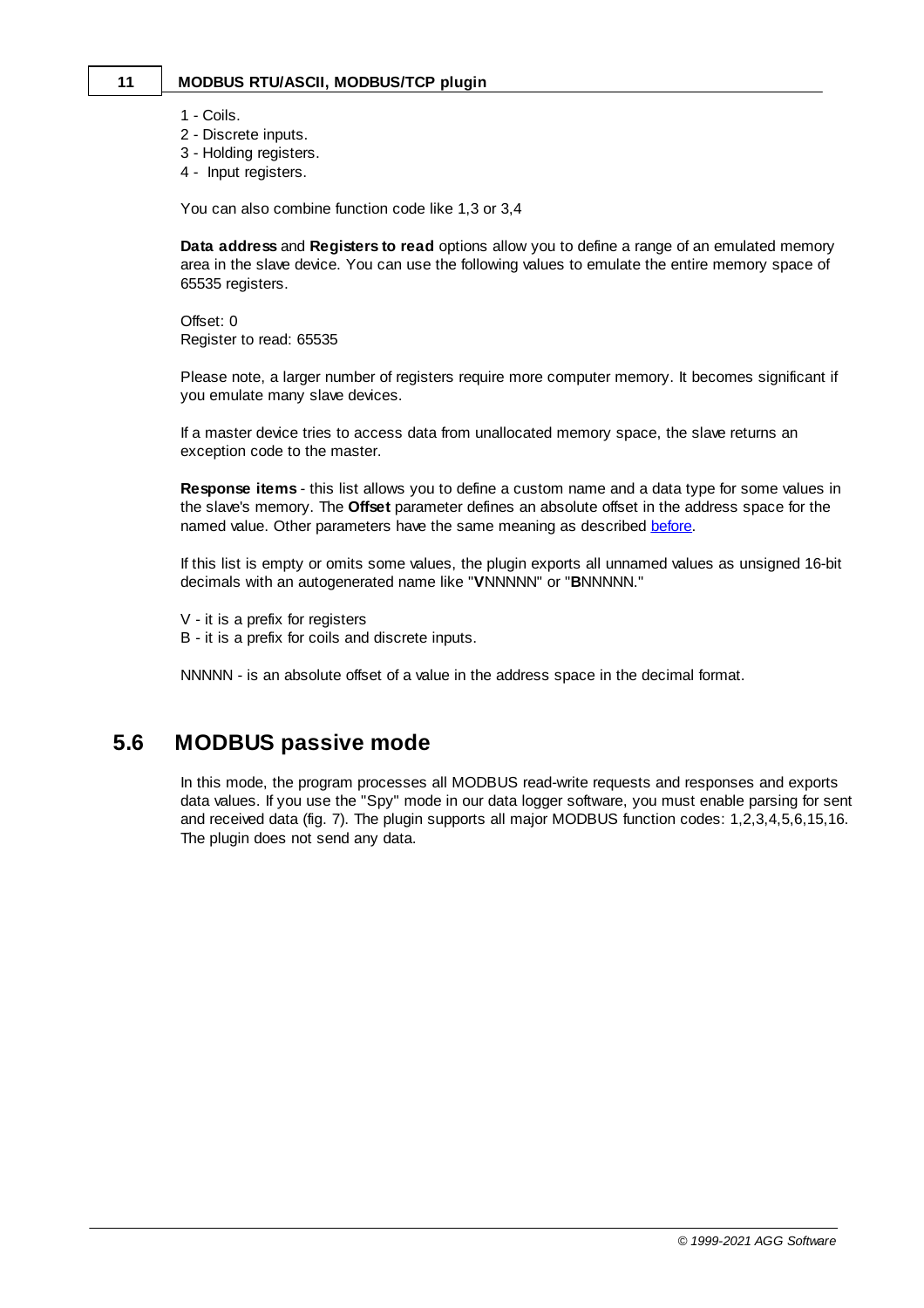| Configuration options      |                                                                                                | ? | ×      |
|----------------------------|------------------------------------------------------------------------------------------------|---|--------|
| <b>COM</b> port            | Query Parse Filter                                                                             |   |        |
| Log file                   | Data query module                                                                              |   |        |
| <b>Other</b>               | None                                                                                           |   | Setup  |
| <b>Modules</b>             | Passer module                                                                                  |   |        |
|                            | MODBUS RTU [Passive] (modbus.dll)                                                              |   | Setup  |
| 恐<br>Query Parse<br>Filter | $\triangleleft$ Parsing and exporting for data sent<br>Parsing and exporting for data received |   |        |
|                            | Select data filter modules                                                                     |   |        |
| Data export                | Version<br>Module name                                                                         |   |        |
| <b>Events handling</b>     |                                                                                                |   |        |
|                            | Up<br>Help<br>Down                                                                             |   | Setup  |
|                            | 0K                                                                                             |   | Cancel |

**Fig. 7. Data parsing options**

This mode helps monitor all data exchange over an RS485 bus and get all data in parallel with another application or two communicating external devices.

The plugin would only process a response from a MODBUS slave device if the plugin received a valid request from a MODBUS master before. The interval between a request and a response is lower than a timeout interval defined in the "Request timeout" parameter.

The configuration window for this mode is shown in figure 8.